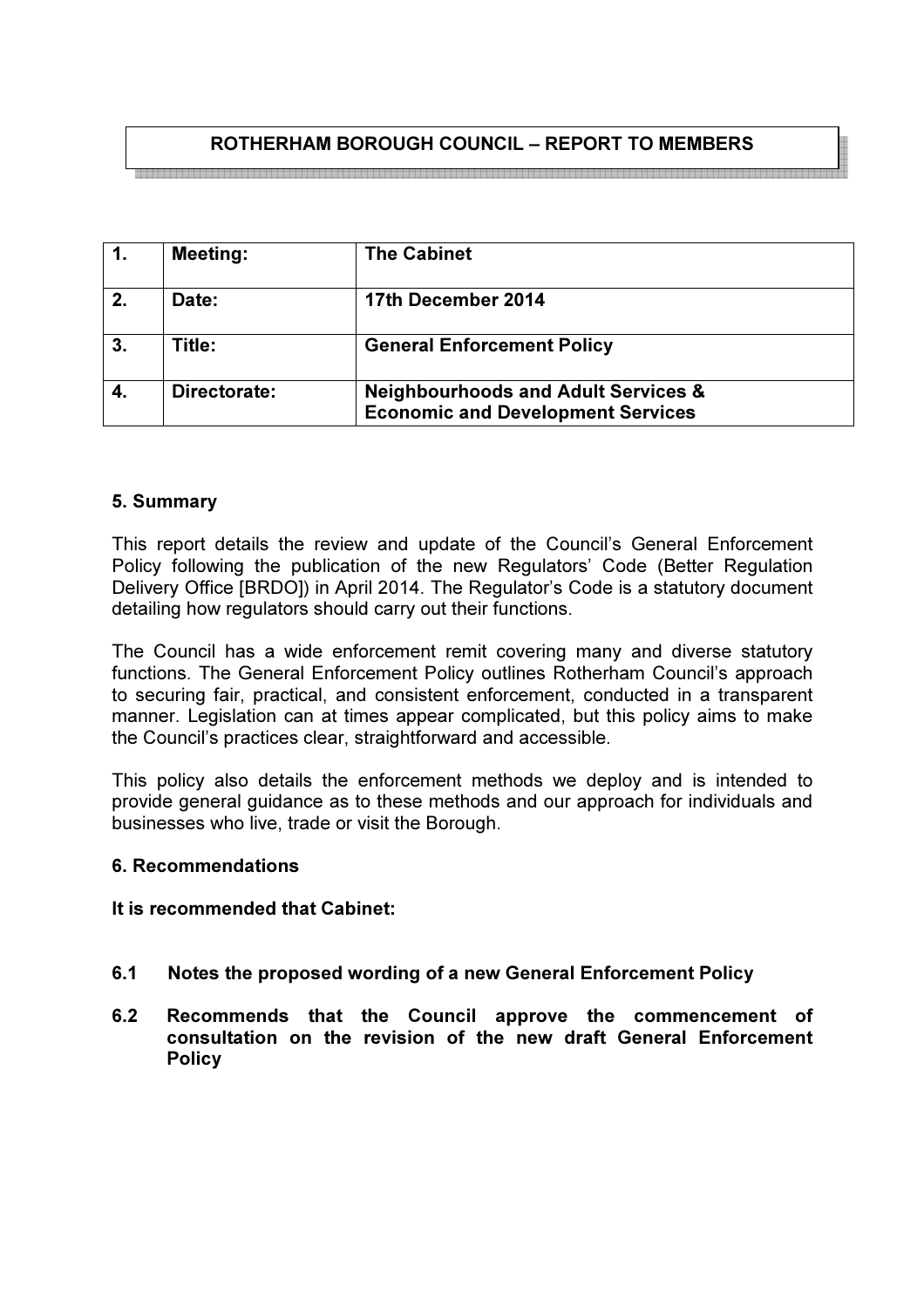## 7. Proposals and Details

## **Background**

The Council has always abided to the use of the principal's of good regulation and over the the last ten years or so this has been advised by national codes of guidance issued by Governments. This has included the Enforcement Concordat and Regulator's Compliance Code. To implement these codes into the enforcement and regulation functions the Council has embedded the principles into a General Enforcement Policy (GEP). The most recently adopted policy was agreed by Cabinet in 2008, and amended in 2011 with reference to the introduction of a charging regime for Housing Act notices.

A new national code; the Regulators' Code, issued uner the Legislative and Regulatory Reform Act 2006 ("the Act"), became, on the  $6<sup>th</sup>$  April 2014, a statutory code by which the Council, and other regulatory bodies (if their regulatory statute is scheduled by the enacting order) must have regard to when developing policies and operational procedures.

This new code provides a clear, flexible and principles-based framework for how regulators should engage with those they regulate. The Code is underpinned by the statutory principles of good regulation, which provide that regulatory activities should be carried out in a way which is transparent, accountable, proportionate and consistent and should be targeted only at cases in which action is needed.

The Government's expectation is that, as regulators, the Council integrate the Code's standards into regulatory culture and processes. Consequently regulators will be able to use their resources in a way that gets the most value out of the effort that they make. This report introduces a new General Enforcement Policy for the Council to work to these principles. The drafting of the policy has utilised national guidance contained in the Regulators' Code Section 6: Local Authority Toolkit.

The Code stresses the need for regulators to adopt a positive and proactive approach towards ensuring compliance by helping and encouraging regulated entities to understand and meet regulatory requirements more easily, and responding proportionately to regulatory breaches.

It is apparent that, with the Council's regulatory services working to previous good practice advised by national guidance, there are established working procedures that already comply with the new Code. This is demonstrated, for example, Parking Services who have a clear / transparent Parking Enforcement Policy which is available via the Council's web site and who also publish an Annual Report which sets out the requisite financial and statistical information.

The Council carries out a wide range of enforcement activities, including a number of risk based interventions, but balanced with guidance on legal obligations for businesses, consumers, residents, visitors. Our services interact with everyone, young or old, who come into Rotherham and even people from much further afield who buy or use goods and services originating from the Borough.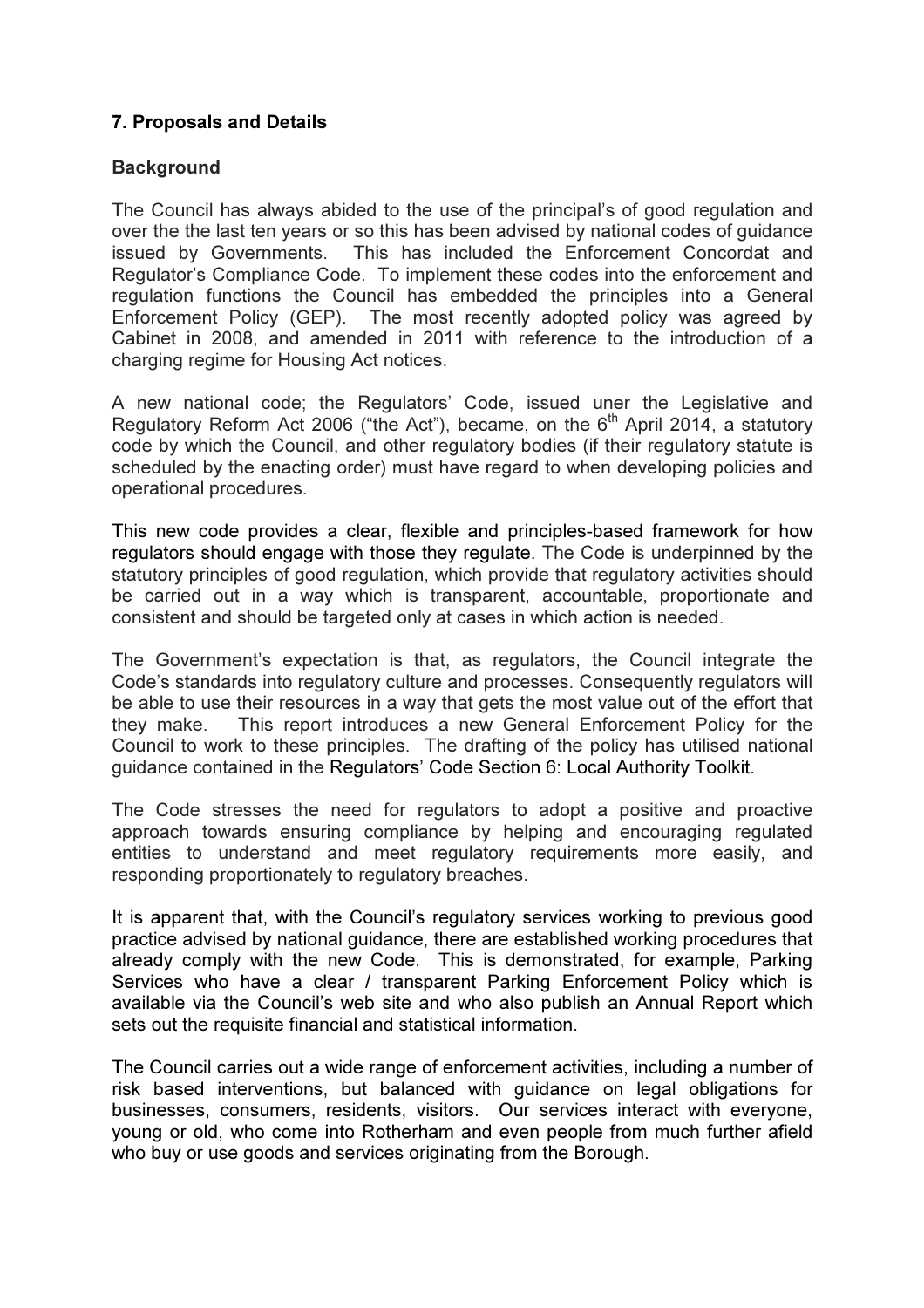The main purpose of our enforcement activities is to protect the public and the environment. To achieve this aim we endeavour to regulate businesses and others in a fair, practical and consistent manner helping to promote the local and national economy and make Rotherham a better, safer place in which to live, work and visit.

To introduce the Policy consulation is required with those who may be impacted by the Council's regulatory and enforcement services.

## The Policy

The General Enforcement Policy (detailed at Appendix A), is based on the principles of good enforcement detailed in the Enforcement Concordat and the Regulators' Code (Better Regulation Delivery Office [BRDO] April 2014). The Council aims to enforce in a transparent manner and in all our choices of enforcement actions we follow the principles of the Regulators' Code and in particular we will use interventions that:

- Minimise any unnecessary burden on business
- Aim to change the behaviour of the offender;
- Aim to eliminate any financial gain or benefit from non-compliance;
- Will be proportionate to the nature of the offence and the harm caused;
- Aim to restore the harm caused by regulatory non-compliance where appropriate;
- Aim to deter future non-compliance of the offenders and others.

No two cases are the same and each will be considered on its own merits. In deciding on the method of dealing with a case, consideration will be given to matters which aggravate or mitigate the seriousness of the case so that the most appropriate and proportionate method of disposal is chosen.

We will exercise our regulatory activities in a way which is:

- Proportionate our activities will reflect the level of risk to the public and enforcement action taken will relate to the seriousness of the offence,
- Accountable our activities will be open to public scrutiny, with clear and accessible policies, and fair and efficient complaints procedures,
- Consistent our advice to those we regulate will be robust and reliable and we will respect advice provided by others. Where circumstances are similar, we will endeavour to act in similar ways to other local authorities,
- Transparent we will ensure that those we regulate are able to understand what is expected of them and what they can anticipate in return, and
- Targeted we will focus our resources on higher risk enterprises and activities, reflecting local need and national priorities.

The General Enforcement Policy applies to the regulatory functions discharged by Neighbourhood and Adult Services' Safer Neighbourhoods and Business Regulation